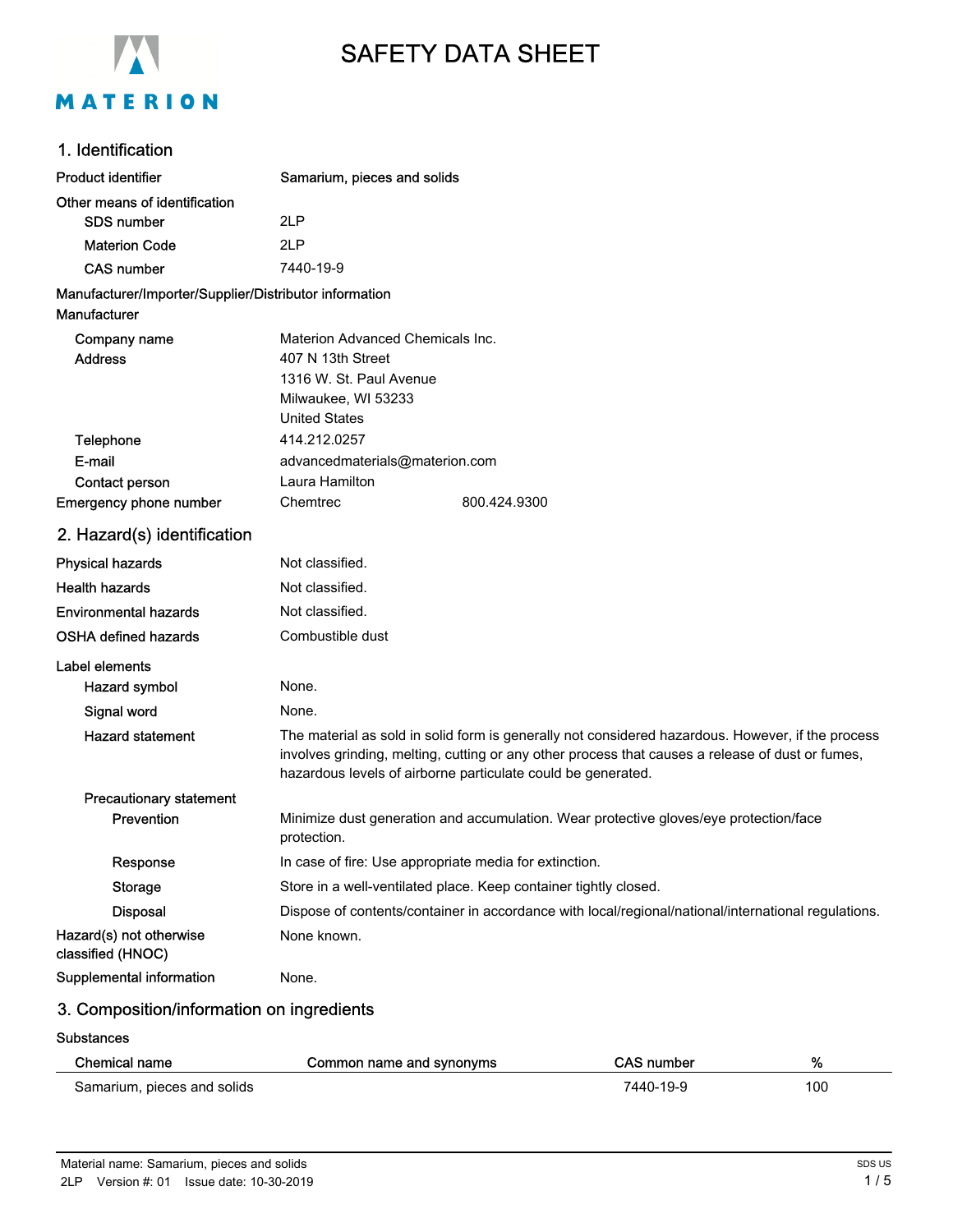#### 4. First-aid measures Inhalation Move into fresh air and keep at rest. If breathing is difficult, trained personnel should give oxygen. Skin contact Wash skin thoroughly with soap and water. If molten material contacts the eye, immediately flush with plenty of water for at least 15 minutes. Continue rinsing. Eye contact **Ingestion** Never give anything by mouth to an unconscious person. Do not induce vomiting. Most important Not available. symptoms/effects, acute and delayed General information **If you feel unwell, seek medical advice (show the label where possible).** 5. Fire-fighting measures Suitable extinguishing media Extinguish with foam, carbon dioxide or dry powder. Unsuitable extinguishing media Not available. Specific hazards arising from Not applicable. the chemical Special protective equipment Wear self-contained breathing apparatus and protective clothing. and precautions for firefighters During fire, gases hazardous to health may be formed. Dust may form an explosive mixture in the atmosphere. Fire fighting equipment/instructions General fire hazards **Decomposition in a fire produces toxic fumes.** 6. Accidental release measures Personal precautions, protective Wear suitable protective clothing, gloves and eye/face protection. equipment and emergency procedures Sweep or scoop up and remove. Vacuum or sweep up material and place in a disposal container. Collect in containers and seal securely. Methods and materials for containment and cleaning up Environmental precautions Prevent further leakage or spillage if safe to do so. Prevent entry into drains. 7. Handling and storage Avoid conditions which create dust. Wear protective gloves/protective clothing/eye protection/face protection. Do not breathe dust/fume. Precautions for safe handling Conditions for safe storage, Not available. including any incompatibilities 8. Exposure controls/personal protection Occupational exposure limits This substance has no PEL, TLV, or other recommended exposure limit. Biological limit values No biological exposure limits noted for the ingredient(s). Appropriate engineering controls Not available. Individual protection measures, such as personal protective equipment Eye/face protection Use eye protection. Skin protection Hand protection Use protective gloves. Protective overgarments or work clothing must be worn by persons who may become contaminated with particulate during activities. **Other** Respiratory protection In case of inadequate ventilation, use respiratory protection. Thermal hazards Not available. Always observe good personal hygiene measures, such as washing after handling the material and before eating, drinking, and/or smoking. Routinely wash work clothing and protective equipment to remove contaminants. General hygiene considerations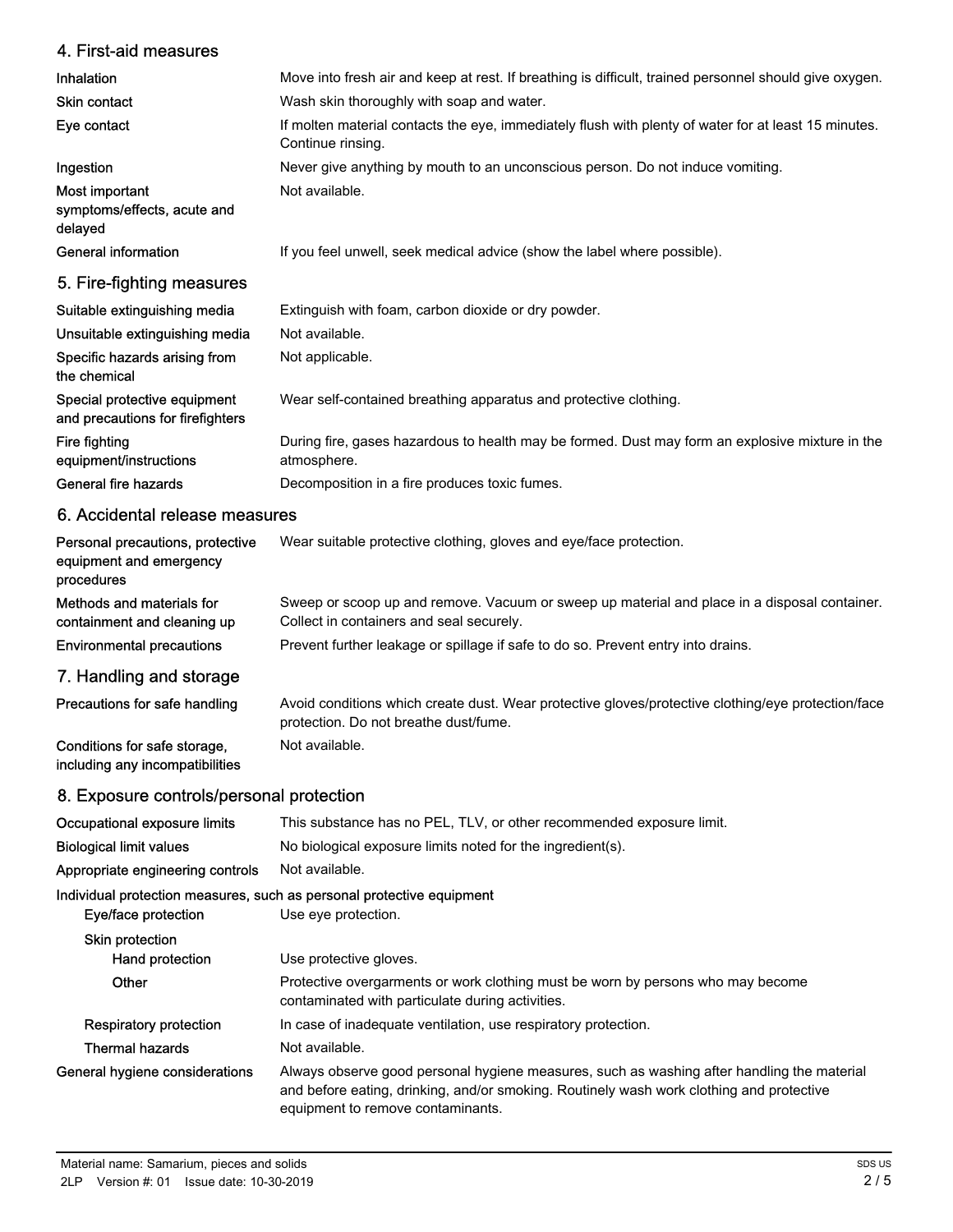# 9. Physical and chemical properties

| Appearance                                        | Solid.                                                                                                                |
|---------------------------------------------------|-----------------------------------------------------------------------------------------------------------------------|
| <b>Physical state</b>                             | Solid.                                                                                                                |
| Form                                              | Not available.                                                                                                        |
| Color                                             | Not available.                                                                                                        |
| Odor                                              | Not available.                                                                                                        |
| <b>Odor threshold</b>                             | Not available.                                                                                                        |
| pH                                                | Not available.                                                                                                        |
| Melting point/freezing point                      | Not available.                                                                                                        |
| Initial boiling point and boiling<br>range        | Not available.                                                                                                        |
| Flash point                                       | Not available.                                                                                                        |
| <b>Evaporation rate</b>                           | Not available.                                                                                                        |
| Flammability (solid, gas)                         | Not available.                                                                                                        |
| Upper/lower flammability or explosive limits      |                                                                                                                       |
| Flammability limit - lower<br>(%)                 | Not available.                                                                                                        |
| Flammability limit - upper<br>(%)                 | Not available.                                                                                                        |
| Explosive limit - lower (%)                       | Not available.                                                                                                        |
| Explosive limit - upper (%)                       | Not available.                                                                                                        |
| Vapor pressure                                    | < 0.0000001 kPa (77 °F (25 °C))                                                                                       |
| Vapor density                                     | Not available.                                                                                                        |
| <b>Relative density</b>                           | Not available.                                                                                                        |
| Solubility(ies)                                   |                                                                                                                       |
| Solubility (water)                                | Not available.                                                                                                        |
| <b>Partition coefficient</b><br>(n-octanol/water) | Not available.                                                                                                        |
| Auto-ignition temperature                         | Not available.                                                                                                        |
| <b>Decomposition temperature</b>                  | Not available.                                                                                                        |
| <b>Viscosity</b>                                  | Not available.                                                                                                        |
| Other information                                 |                                                                                                                       |
| Molecular formula                                 | Sm                                                                                                                    |
| Molecular weight                                  | 150.36 g/mol                                                                                                          |
| 10. Stability and reactivity                      |                                                                                                                       |
| Reactivity                                        | Not available.                                                                                                        |
| <b>Chemical stability</b>                         | Not available.                                                                                                        |
| Possibility of hazardous<br>reactions             | Not available.                                                                                                        |
| <b>Conditions to avoid</b>                        | Dust clouds may be explosive under certain conditions. Avoid heat, sparks, open flames and other<br>ignition sources. |
| Incompatible materials                            | Halogens and halogenated compounds. Strong acids. Strong oxidizing agents.                                            |
| Hazardous decomposition<br>products               | Irritating and/or toxic fumes and gases may be emitted upon the product's decomposition.                              |

# 11. Toxicological information

### Information on likely routes of exposure Inhalation Not available.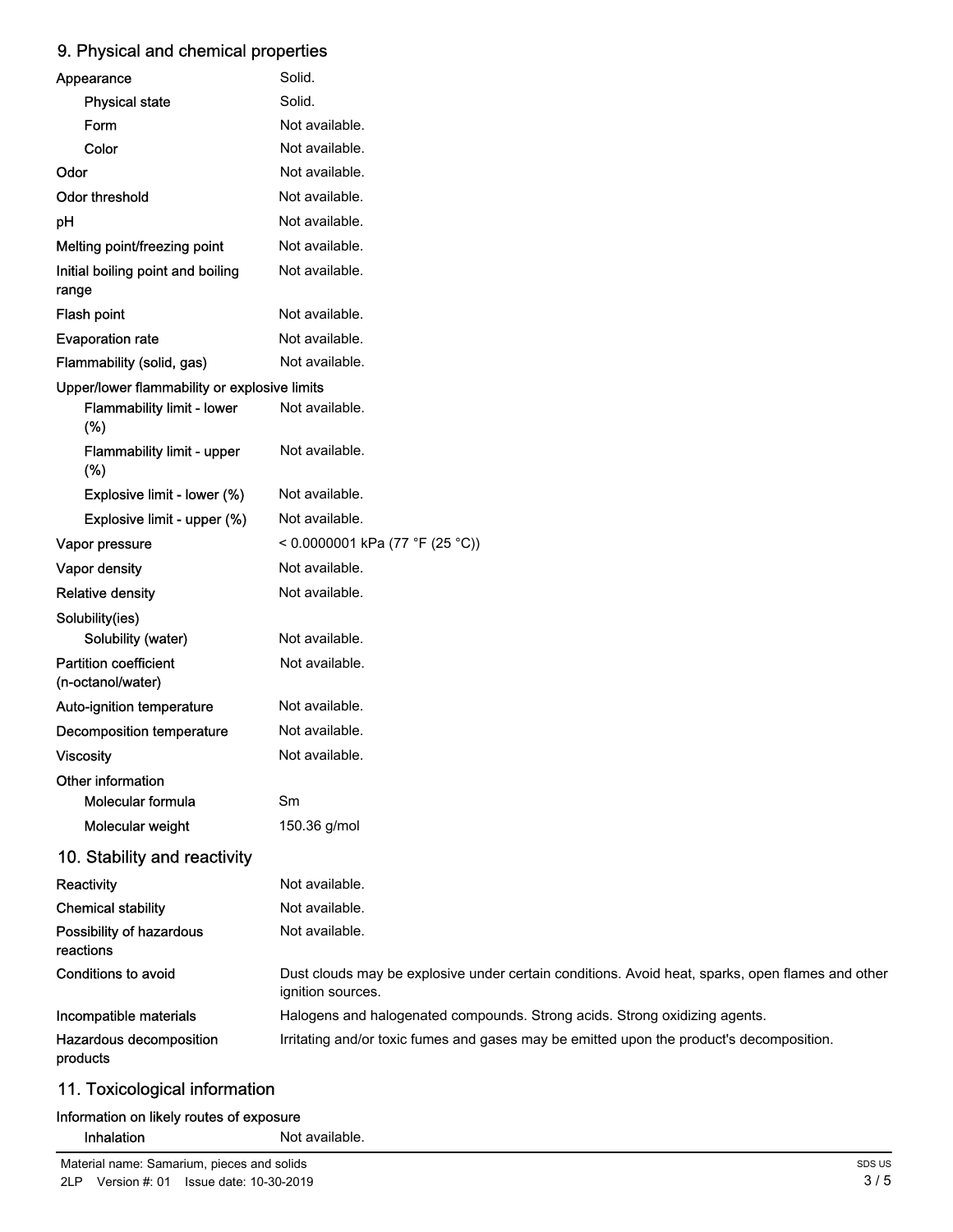| <b>Skin contact</b>                                                                | Not available.                                                                                      |
|------------------------------------------------------------------------------------|-----------------------------------------------------------------------------------------------------|
| Eye contact                                                                        | Not available.                                                                                      |
| Ingestion                                                                          | Not available.                                                                                      |
| Symptoms related to the<br>physical, chemical and<br>toxicological characteristics | Not available.                                                                                      |
| Information on toxicological effects                                               |                                                                                                     |
| <b>Acute toxicity</b>                                                              | Not available.                                                                                      |
| Skin corrosion/irritation                                                          | Not available.                                                                                      |
| Serious eye damage/eye<br>irritation                                               | Not available.                                                                                      |
| Respiratory or skin sensitization                                                  |                                                                                                     |
| Respiratory sensitization                                                          | Not available.                                                                                      |
| <b>Skin sensitization</b>                                                          | Not available.                                                                                      |
| Germ cell mutagenicity                                                             | Not available.                                                                                      |
| Carcinogenicity                                                                    |                                                                                                     |
| IARC Monographs. Overall Evaluation of Carcinogenicity<br>Not listed.              | OSHA Specifically Regulated Substances (29 CFR 1910.1001-1052)                                      |
| Not regulated.                                                                     | US. National Toxicology Program (NTP) Report on Carcinogens                                         |
| Not listed.                                                                        |                                                                                                     |
| Reproductive toxicity                                                              | Not available.                                                                                      |
| Specific target organ toxicity -<br>single exposure                                | Not available.                                                                                      |
| Specific target organ toxicity -<br>repeated exposure                              | Not available.                                                                                      |
| Aspiration hazard                                                                  | Not available.                                                                                      |
| 12. Ecological information                                                         |                                                                                                     |
| Ecotoxicity                                                                        | No ecotoxicity data noted for the ingredient(s).                                                    |
| Persistence and degradability                                                      | Not available.                                                                                      |
| <b>Bioaccumulative potential</b>                                                   | Not available.                                                                                      |
| Mobility in soil                                                                   | Not available.                                                                                      |
| Other adverse effects                                                              | Not available.                                                                                      |
| 13. Disposal considerations                                                        |                                                                                                     |
| <b>Disposal instructions</b>                                                       | Dispose of contents/container in accordance with local/regional/national/international regulations. |
| Waste from residues / unused<br>products                                           | Not available.                                                                                      |
| Contaminated packaging                                                             | Not available.                                                                                      |
| 14. Transport information                                                          |                                                                                                     |
| DOT                                                                                |                                                                                                     |
| Not regulated as dangerous goods.                                                  |                                                                                                     |
| <b>IATA</b>                                                                        |                                                                                                     |
| Not regulated as dangerous goods.                                                  |                                                                                                     |
| <b>IMDG</b>                                                                        |                                                                                                     |
| Not regulated as dangerous goods.                                                  |                                                                                                     |